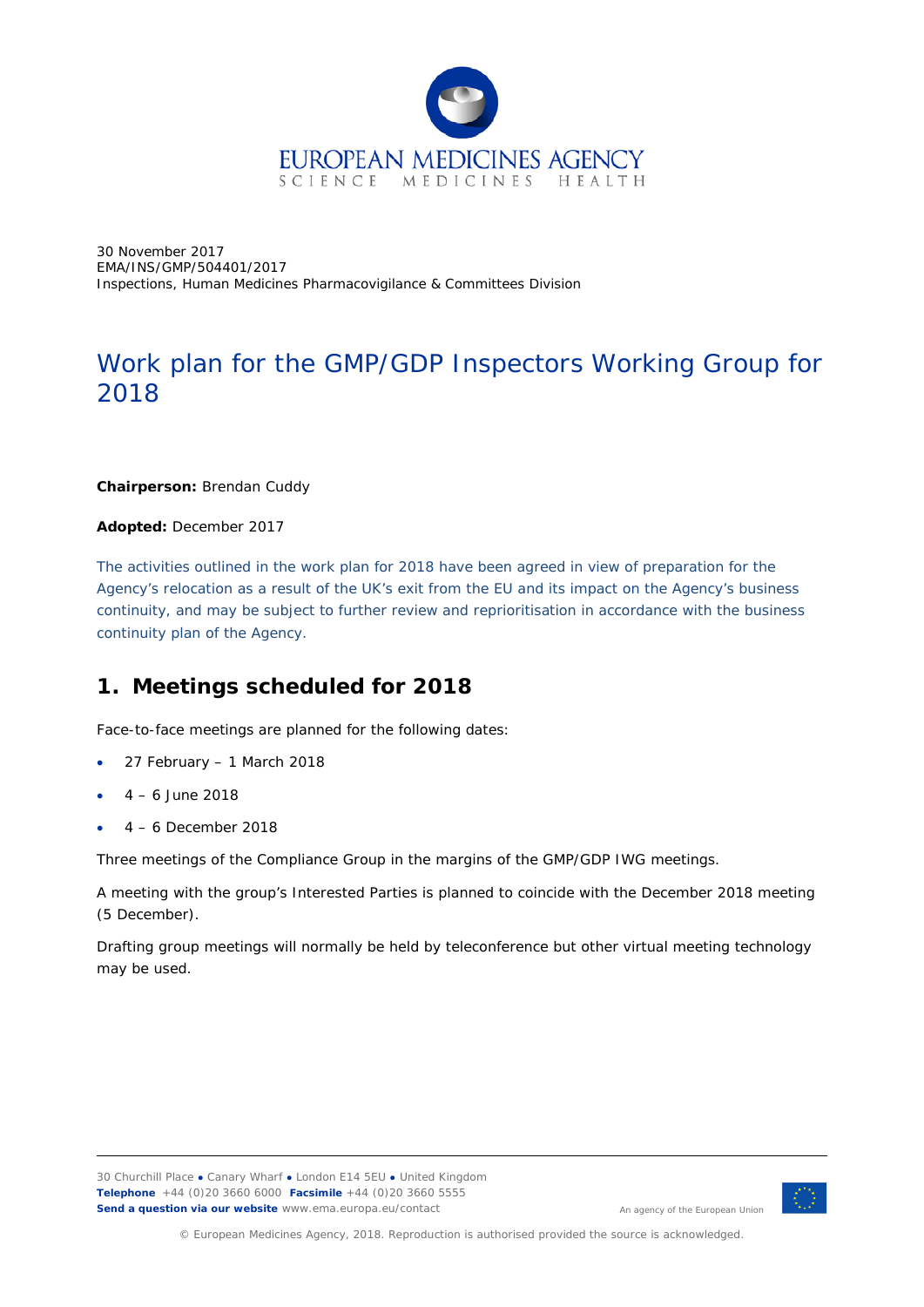## **2. Guidelines**

## *2.1. New EU Guidelines*

#### *Action: Lead*

GMP Guide: Annex 21 (Importation of medicinal products)

| Target date | l Q4 2018                                                             |
|-------------|-----------------------------------------------------------------------|
| Comments    | To provide the European Commission with a final text for publication. |

#### GMP and Marketing Authorisation Holders

| Target date     | Q4 2018                                                                                                                                                                                             |
|-----------------|-----------------------------------------------------------------------------------------------------------------------------------------------------------------------------------------------------|
| <b>Comments</b> | To finalise a Reflection Paper on the relationship between GMP Compliance and the<br>responsibilities and activities of Marketing Authorisation Holders and Manufacturing<br>Authorisation Holders. |

#### *Action: Specialised input*

Guideline on the sterilisation of the medicinal product, active substance, excipient and primary container, EMA/CHMP/CVMP/QWP/BWP/850374/2015 (H/V)

|                 | <b>Leading group</b> $\vert$ Quality Working Party (QWP)          |
|-----------------|-------------------------------------------------------------------|
| Target date     | Final guideline to be published Q2 2018                           |
| <b>Comments</b> | Public consultation of the draft guideline ended 13 October 2016. |

## *2.2. EU Guidelines under revision*

### *Action: Lead*

#### GMP Guide: Introductions

| Target date     | Q4 2018                                                                                                                                                                                                                               |
|-----------------|---------------------------------------------------------------------------------------------------------------------------------------------------------------------------------------------------------------------------------------|
| <b>Comments</b> | To provide the European Commission with a final text in view of recent changes to<br>the legal basis for GMP affecting the overall structure of EU GMP guidance, including<br>authorised products, IMPs, ATMPs and active substances. |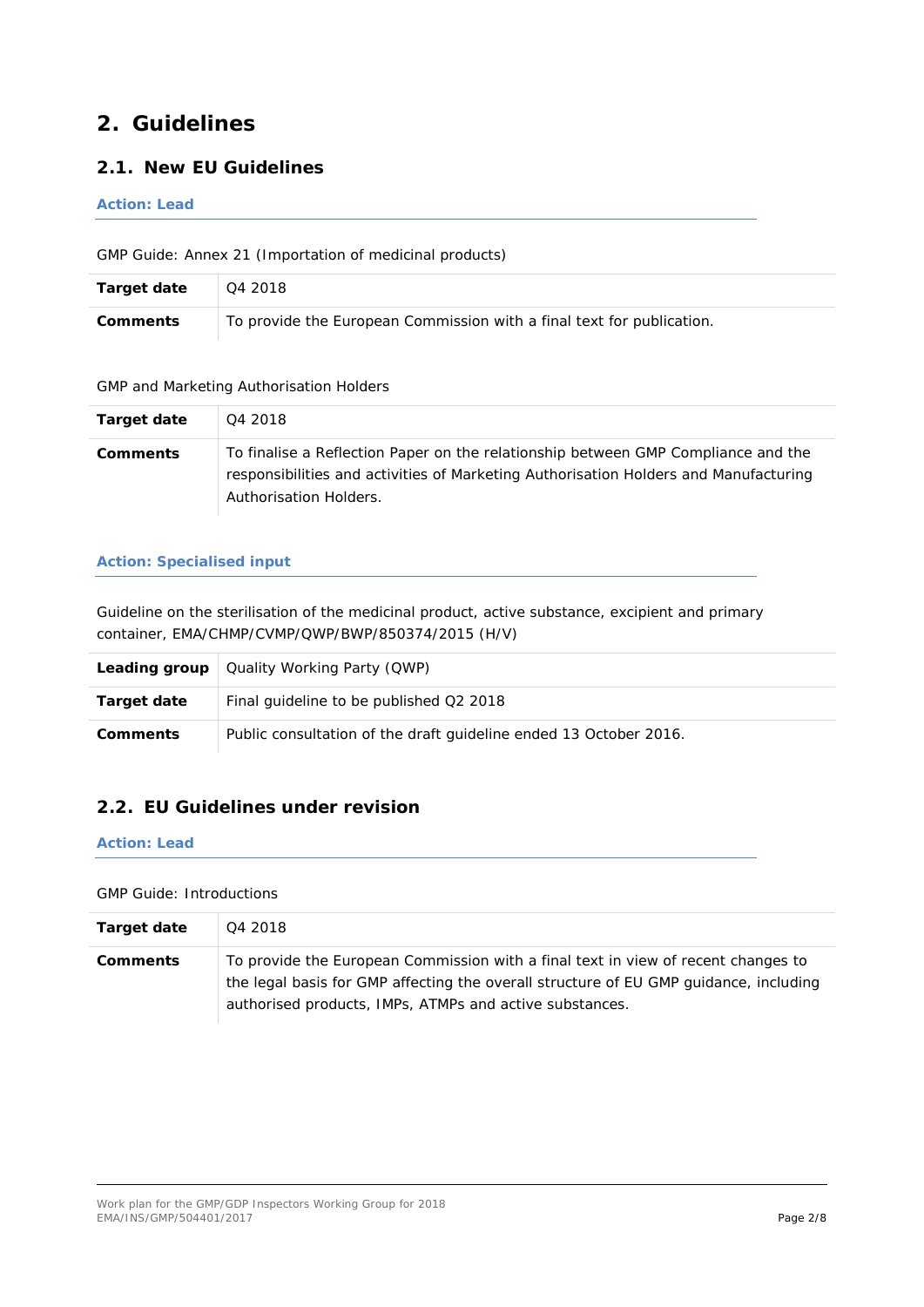#### GMP Guide: Chapter 1 (Pharmaceutical Quality System)

| Target date     | Q4 2018                                                                                                                                                                                                                                         |
|-----------------|-------------------------------------------------------------------------------------------------------------------------------------------------------------------------------------------------------------------------------------------------|
| <b>Comments</b> | To draft a proposal to amend the chapter in order to encourage industry adoption of<br>risk-based approaches to prevention of shortages, taking account initiatives such as<br>HMA-EMA Taskforce and the industry inter-association quidelines. |

### GMP Guide: Chapter 4 (Documentation)

| Target date     | Q4 2018                                                                                                                                                                                                                                                      |
|-----------------|--------------------------------------------------------------------------------------------------------------------------------------------------------------------------------------------------------------------------------------------------------------|
| <b>Comments</b> | To draft a proposal to amend the chapter in order to assure data integrity in the<br>context of GMP. This would be in parallel with similar consideration of Annex 11<br>(Computerised Systems).<br>To work with GCP IWG, GLP IWG and PhV IWG on this topic. |

### GMP Guide: Annex 1 (Manufacture of Sterile Medicinal Products)

| <b>Target date</b> | Q4 2018                                                                                                                                     |
|--------------------|---------------------------------------------------------------------------------------------------------------------------------------------|
| <b>Comments</b>    | To incorporate quidance included in Q&As dealing with the production of Water for<br>Injections by Reverse Osmosis and control of biofilms. |
|                    | To provide the European Commission with a final text for publication.                                                                       |

### GMP Guide: Annex 11 (Computerised Systems)

| Target date     | Q4 2018                                                                                                                                                                                                                                                |
|-----------------|--------------------------------------------------------------------------------------------------------------------------------------------------------------------------------------------------------------------------------------------------------|
| <b>Comments</b> | To draft a proposal to amend the chapter in order to assure data integrity in the<br>context of GMP. This would be in parallel with similar consideration of Chapter 4<br>(Documentation).<br>To work with GCP IWG, GLP IWG and PhV IWG on this topic. |

### *Action: Specialised input*

Guideline on the manufacture of the finished dosage form (V)

|                 | <b>Leading group</b>   Quality Working Party (QWP)                     |
|-----------------|------------------------------------------------------------------------|
| Target date     | Draft guideline to be released for 6 month public consultation Q1 2018 |
| <b>Comments</b> | Public consultation of the concept paper ended 17 October 2015.        |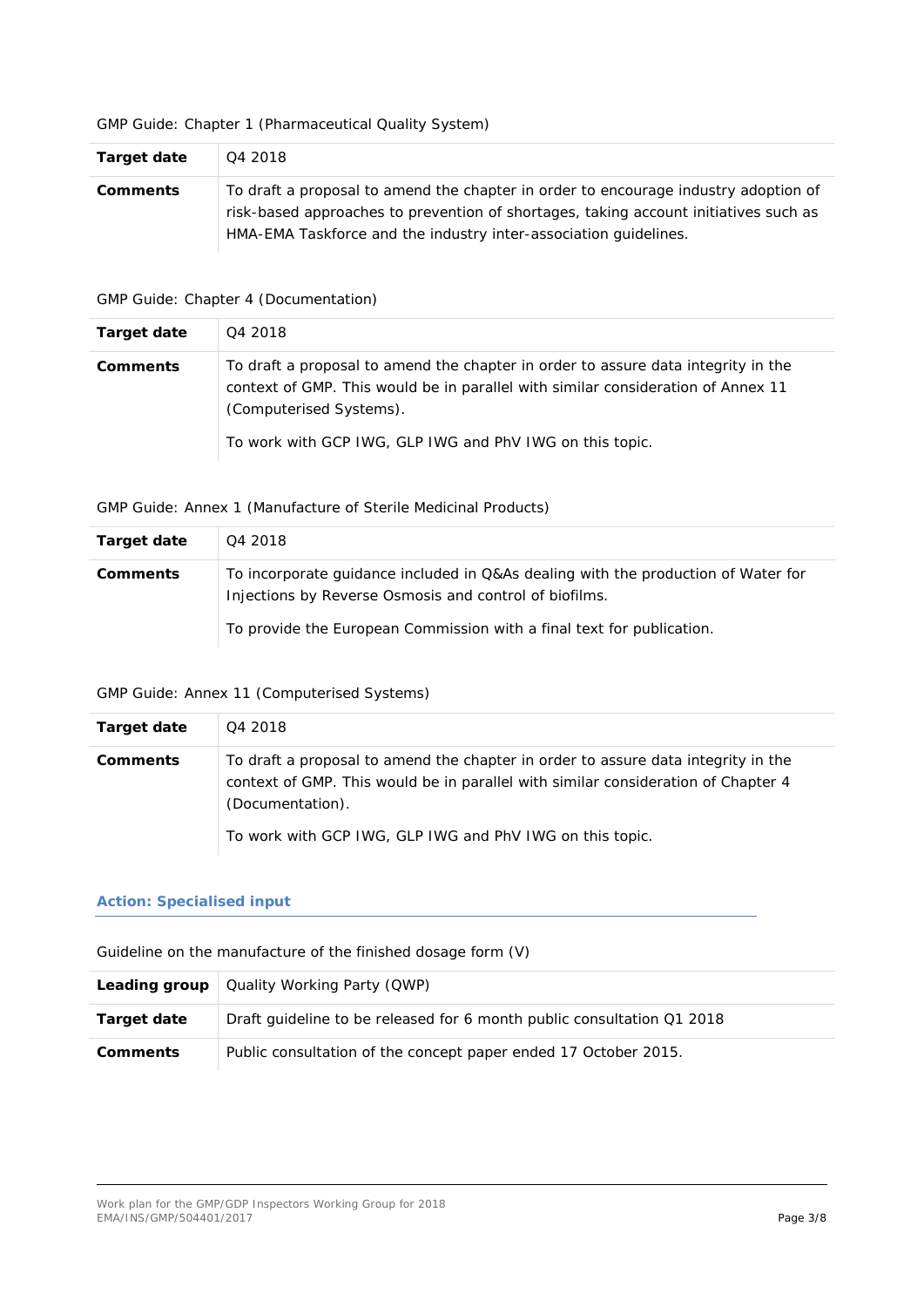Guideline on quality of water for pharmaceutical use  $(H+V)$ 

|                 | <b>Leading group</b> $\vert$ Quality Working Party (QWP)               |
|-----------------|------------------------------------------------------------------------|
| Target date     | Draft quideline to be released for 6 month public consultation Q3 2018 |
| <b>Comments</b> | Public consultation of the concept paper ended 6 June 2017.            |

## *2.3. ICH Guidelines*

ICH Q12 (Lifecycle Management)

| Target date | Ongoing                                                                                                                                                                             |
|-------------|-------------------------------------------------------------------------------------------------------------------------------------------------------------------------------------|
| Comments    | Step 2b initiated in November 2017                                                                                                                                                  |
|             | Step 2a initiated in June 2017                                                                                                                                                      |
|             | Step 1 initiated in September 2014                                                                                                                                                  |
|             | To support the EU members of the Expert Working Group (EWG) in developing the<br>guideline with particular emphasis on GMP inspection and Pharmaceutical Quality<br>System aspects. |

## *2.4. Other guidance*

#### *Action: Lead*

Q&As on the implementation of the updated shared facilities guidance

| <b>Target date</b> | Q2 2018          |
|--------------------|------------------|
| Comments           | To publish Q&As. |

## **3. Medicinal Product-specific activities**

## *3.1. Pre-Authorisation activities*

• Contribution to scientific advice procedures as required.

## *3.2. Evaluation and supervision activities*

- Contribution to marketing authorisation procedures as required;
- Agreement on EMA's annual re-inspection programme;
- Development of procedures and co-ordination of inspections relating to centrally authorised products and plasma master files for third-country blood establishments;
- Making best use of EU inspection resources by leveraging information from international regulatory authority partners wherever possible and implementing other risk-based approaches agreed in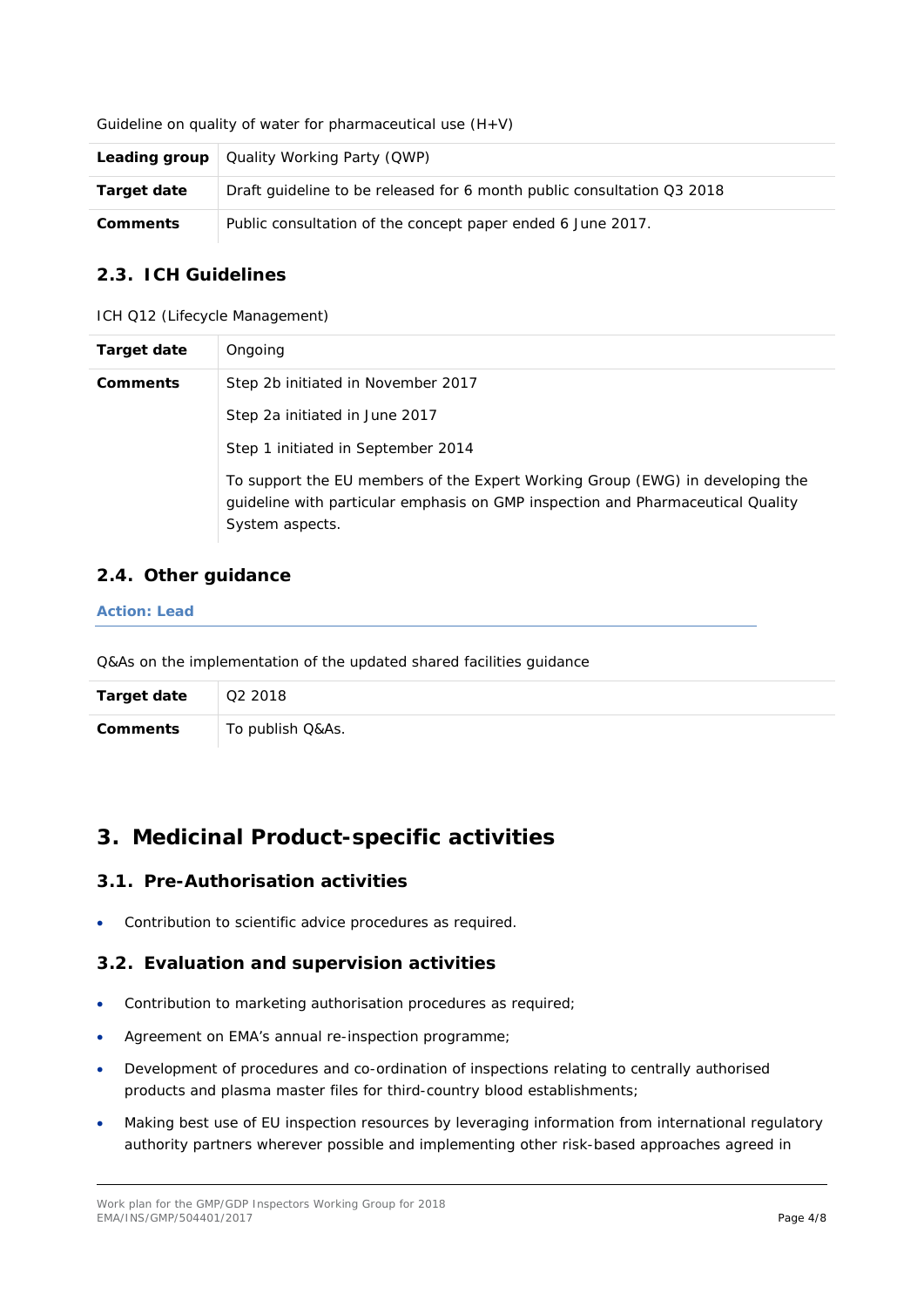Union procedures. Consideration will also be given to leveraging knowledge gained from the equivalency assessments involved in the listing of third countries by virtue of Article 111b of Directive 2001/83/EC when planning inspections of active substance manufacturers;

- GMP expertise and support to scientific aspects related to accelerated access schemes;
- Review of GMP provisions in the context of 'disruptive innovation' and propose revisions to GMP guidance interlinking with EMA Innovation Task Force and similar initiatives, as appropriate.

## **4. Input into European activities**

## *4.1. Collaboration with European Commission*

- EU enlargement: to develop contacts and collaboration in the field of GMP and GDP inspections with EU candidate and accession countries identified by the European Commission. These countries are invited to observe meetings of GMP/GDP IWG.
- Legislative developments: to monitor new legislation, to assess and advise on potential impact on GMP, GDP, inspections or inspection-related activities. Particular attention will be given to:
	- Assessment of the impact of the Clinical Trials Regulation (Regulation (EU) No 536/2014) on GMP inspection and related activities and agree on practical implementation steps;
	- Development of new legislation for veterinary medicinal products.
- Article 111b(1) equivalency assessment: to support the European Commission in the equivalency assessment of the supervision of active substance manufacturers by third country authorities at their request.

## *4.2. Joint Audit Programme*

- To ensure auditor resource contribution to the audit programme;
- To collaborate with PIC/S (Pharmaceutical Inspection Convention/Co-operation Scheme) and MRA (Mutual Recognition Agreement) partners in joint audits.

Through the Compliance Group:

- To ensure that the agreed audit programme for 2018 is carried out and to report to the Heads of Medicines Agencies on the 2017 programme;
- To implement risk-based audit procedures;
- To monitor the results of audits and follow up as necessary:
- To develop a formal process for the follow-up of significant issues raised in the programme.

## *4.3. Compilation of Union Procedures on Inspections and Exchange of Information*

• To finalise the update of the procedure for dealing with serious GMP non-compliance;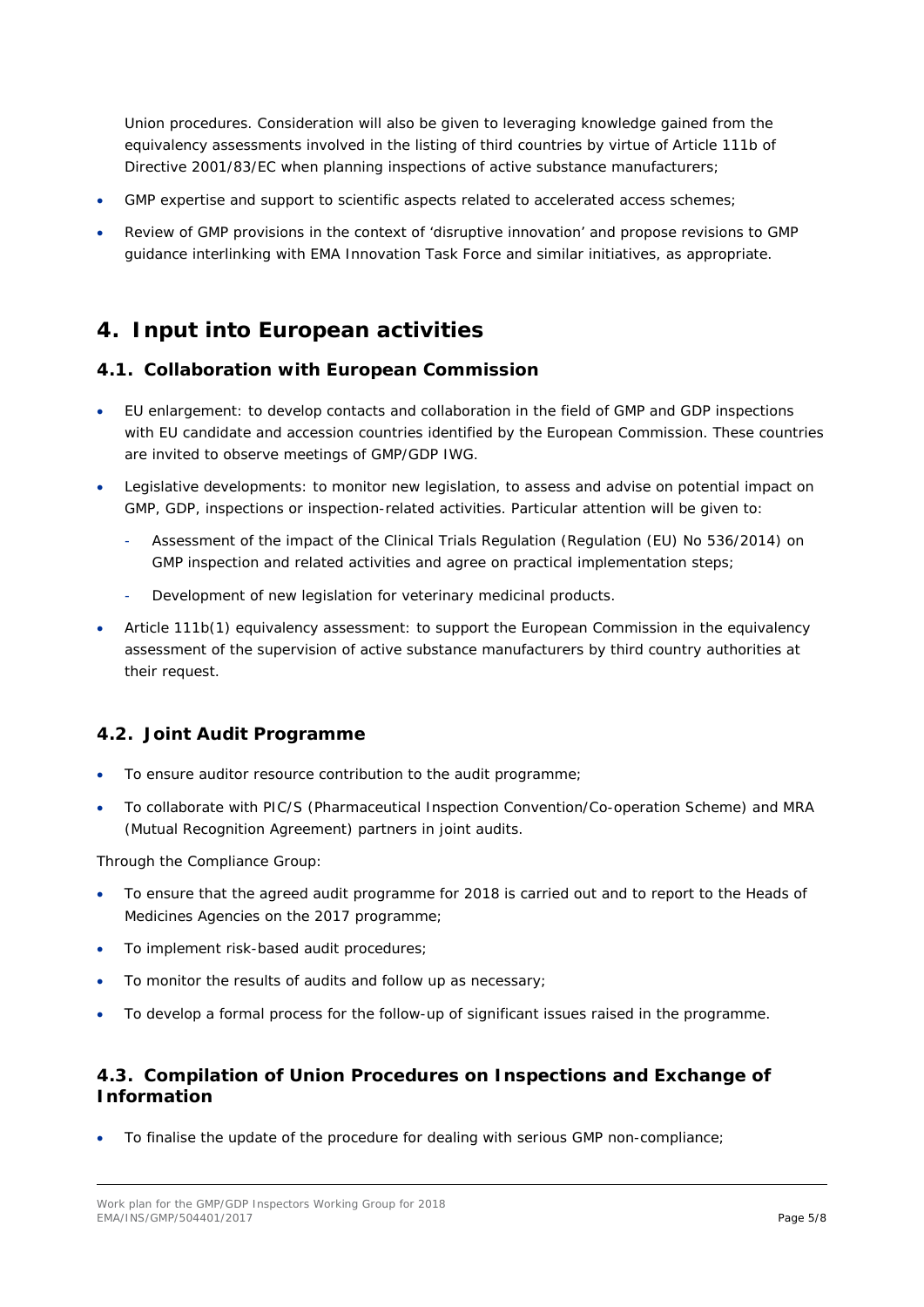- To finalise the procedure for dealing with serious GDP non-compliance;
- To update the Manufacturing Authorisation and GMP certificate interpretation documents (i.e. "Special Requirements" menu) as part of the implementation of the revised GMP guidance on shared manufacturing facilities;
- To revise the procedures for handling Quality Defects and Rapid Alerts;
- To harmonise practices in relation to GMP certificates and non-compliance statements;
- To continue to identify GMP and GDP inspection related topics for development as Union procedures;
- To identify and implement, as needed, editorial updates following the entry into force of the new delegated regulation for GMP, the Clinical Trial Regulation and GMP for IMP;
- To identify and implement, as needed, updates following the publication of the GMP guideline for ATMPs.

## *4.4. EudraGMDP database*

- To continue to oversee the EudraGMDP database;
- To support the integration of the database with the Agency's Master Data Management project;
- To promote further use of the planning module as a tool for EU and international collaboration;
- To identify and implement, as needed, editorial updates following the entry into force of the new delegated regulation for GMP, the Clinical Trial Regulation and GMP for IMP.

## *4.5. Training for the network and knowledge management*

- Support one annual inspector training event during 2018.
- Develop a plan in order to deliver training in response to the "Multiannual work programme to 2020".

## *4.6. Other EU collaborations*

To maintain dialogue and monitor developments in areas of common interest in order to communicate the work of the group and to assess the impact of other groups' activities on GMP and GDP guidance, Compilation of Union Procedures and other inspection related activities:

- Joint CHMP/CVMP Quality Working Party;
- EU Process Analytical Technology team;
- Biologics Working Party;
- Safety Working Party;
- Heads of Medicines Agencies' Working Group of Enforcement Officers.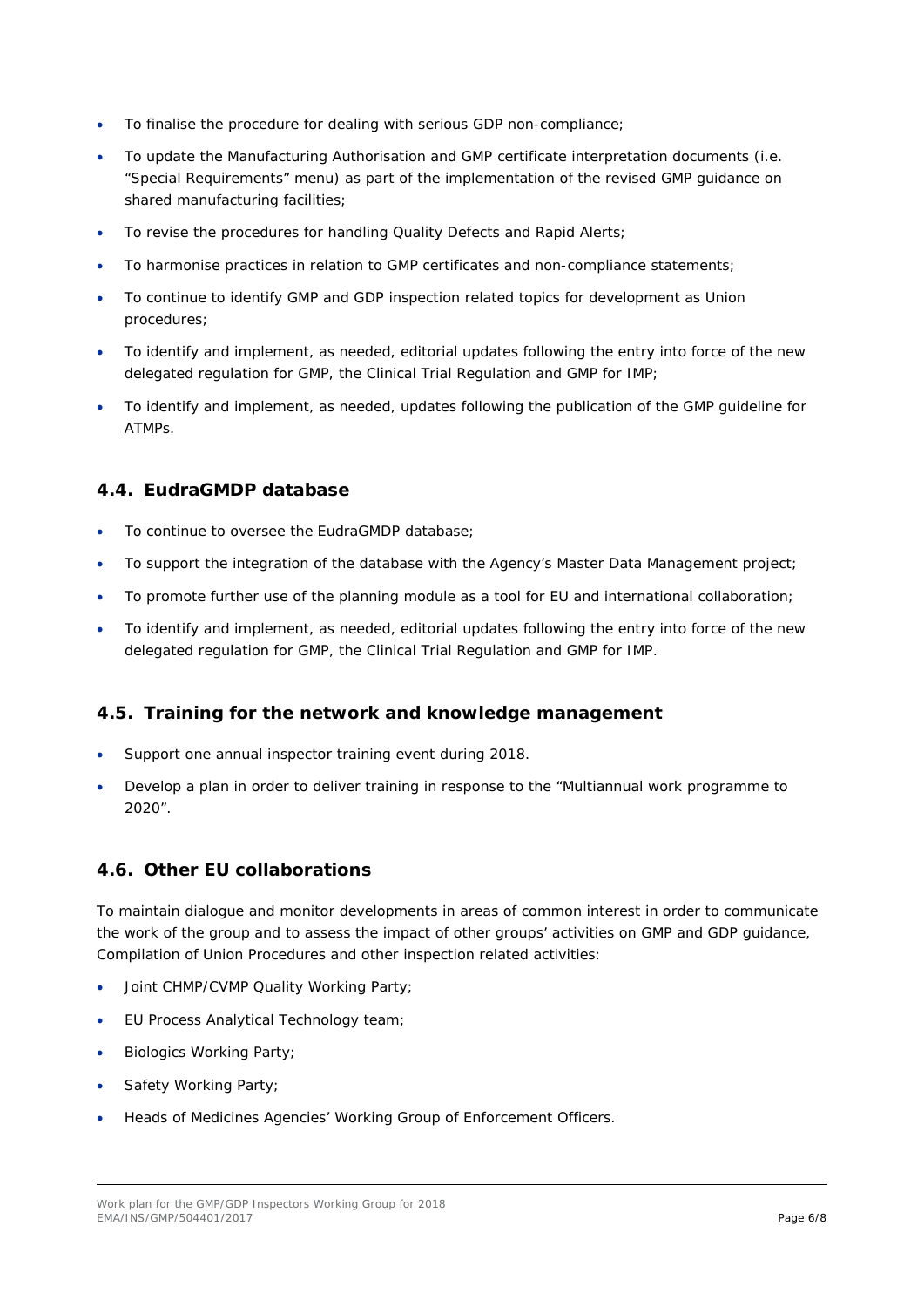## *4.7. Other input into European activities*

The group will undertake any other relevant work referred to it by the European Commission, Heads of Medicines Agencies or the scientific committees of the European Medicines Agency. This will include contributing as needed in the EU regulatory network's response to crises resulting from serious quality/manufacturing problems and/or GMP non-compliance.

# **5. Input into International activities (beyond ICH guidelines)**

To continue to promote and strengthen international collaboration and convergence through the existing MRA platforms and other programmes (ICMRA – International Coalition of Medicines Regulatory Authorities, PIC/S, WHO) with a view to supporting capacity building.

## *5.1. Mutual Recognition Agreements*

To support the European Commission in the equivalency assessment of the supervision of finished product manufacturers by third country authorities at their request for any new agreements or changes to existing agreements.

To promote alignment of MRA maintenance programmes between the different MRA partners.

To continue progress towards the use of the EudraGMDP database by MRA partners to replace the paper exchange of GMP certificates.

#### • **Australia**

To continue to maintain the functioning of the MRA;

To support the European Commission in assessment efforts should APVMA request recognition as equivalent inspectorate.

#### • **Canada**

To support the implementation and ongoing maintenance of the Comprehensive Economic and Trade Agreement (CETA).

• **Israel**

To continue to improve and maintain the functioning of the MRA (ACAA - Agreement on Conformity Assessment and Acceptance).

#### • **Japan**

To continue to maintain the functioning of the MRA.

• **New Zealand**

To continue to maintain the functioning of the MRA.

#### • **Switzerland**

To continue to maintain the functioning of the MRA.